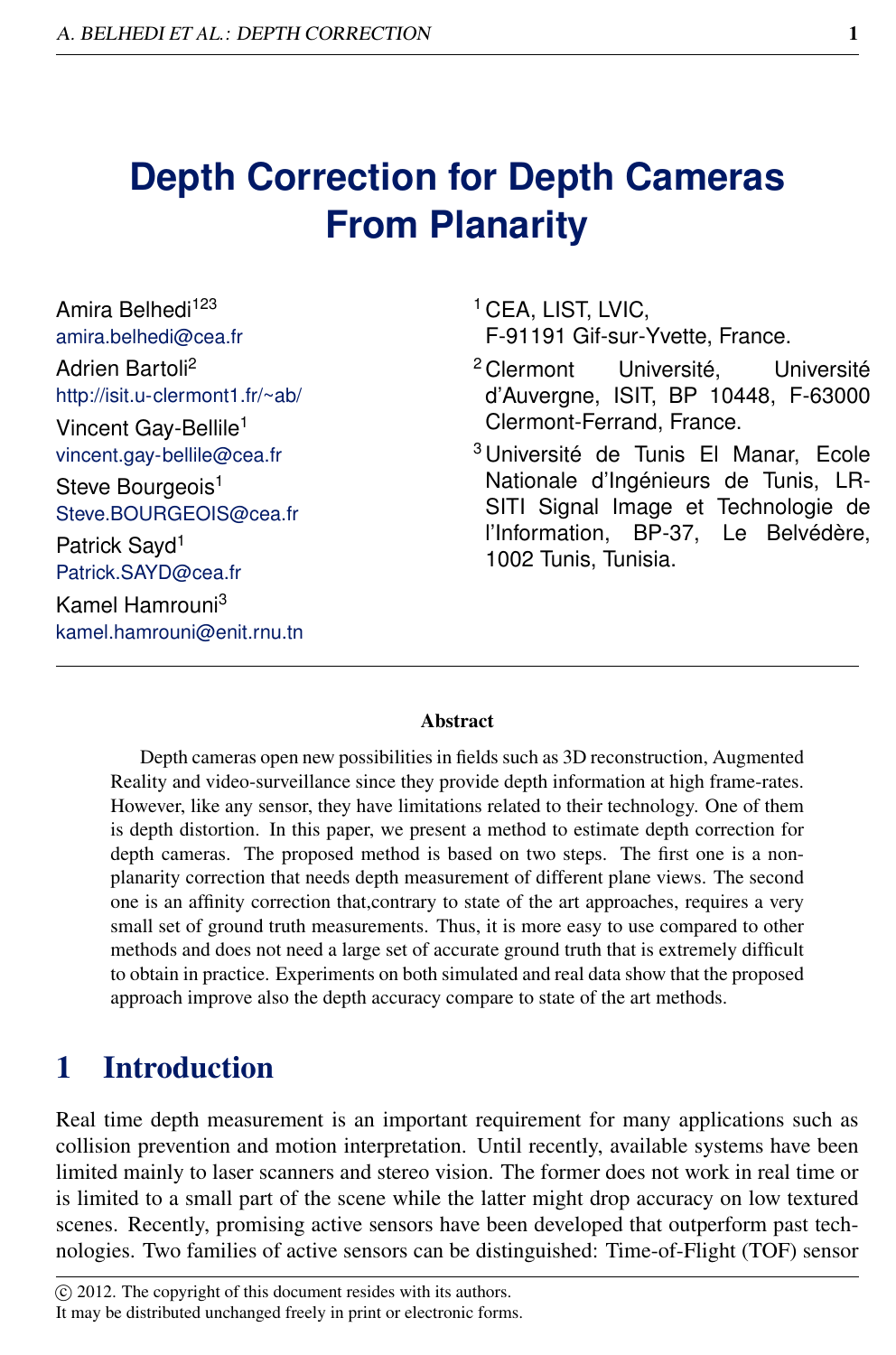and structured light sensor such as the Microsoft's Kinect. They provide depth images in real time even for poorly textured scenes. However, they have a limitation: they are subject to depth measurement distortion. In this article, we propose a new depth correction method, that do not impose a physical model and thus can be used for any depth camera. In the following, we focus on TOF camera since it has been used for the experiments. Some works, *e.g.*  $[2, 4, 11]$  have been devoted to understanding the causes of depth distortion related to TOF technology and measuring them. The most critical cause, that we called *systematic error*, is due to the fact that the modulation signal (see [5] for TOF principle) is not a perfect sinusoidal. There are other causes such as the reflectivity of the objects in the scene, the integration time, the incident light with respect to the objects' orientation and the camera's low resolution (lack of accuracy at depth discontinuities).

In this article we present a new model for the correction of the *systematic error*. Some models has been presented in literature. Simple model [10] try to describe the depth distortion by a linear function that depends on the depth measured and the pixel position in the image. More complex models use a look-up table  $\lceil 3 \rceil$  or B-spline function  $\lceil 6 \rceil$  for a global distortion correction in addition with a simpler model for a per-pixel distortion correction. A non-parametric model [1] describes the depth distortion by a discrete function.



<span id="page-1-0"></span>Figure 1: Classical approaches require a set of accurate ground truth that are obtained by track line system or target extraction approach. The first system is expensive. The second approach does not provide accurate ground truth: it is not feasible to extract accurate point due to the camera's low resolution (lack of accuracy at transition area): the red crosses represent the different possibilities of a corner localization. Our approach uses planar views and does not need a large number of ground truth.

The main limitation of these methods is that they require an accurate ground-truth for each depth-pixel (*e.g.* from 0.75m to 7.5m with a step of 10cm for each pixel in [6]). However, acquiring these reference depths is extremely difficult for several reasons. In fact, an additional system is required, *i.e.* high accuracy track line as in [3, 6] or a calibrated color camera as in  $[1, 7, 10]$  (see Figure [1\)](#page-1-0). The former system is expensive and is only used to provide the measurement of a single pixel per image. The latter one requires an accurate stereo calibration that can not be reached due to the low accuracy of targets extraction caused by the ToF images' characteristics (low-resolution, noise, *etc*). In contrast, the proposed method is more easy to use. It is based on two steps. The first one is a non-planarity correction where depth measurements of different plane views are required which is easy to set up. The second one is an affinity correction where a small set of ground truth is needed. 10 reference measurements is used in the implementation that are computed by target extraction approach. Thus, the advantage of our calibration approach is the ability to use it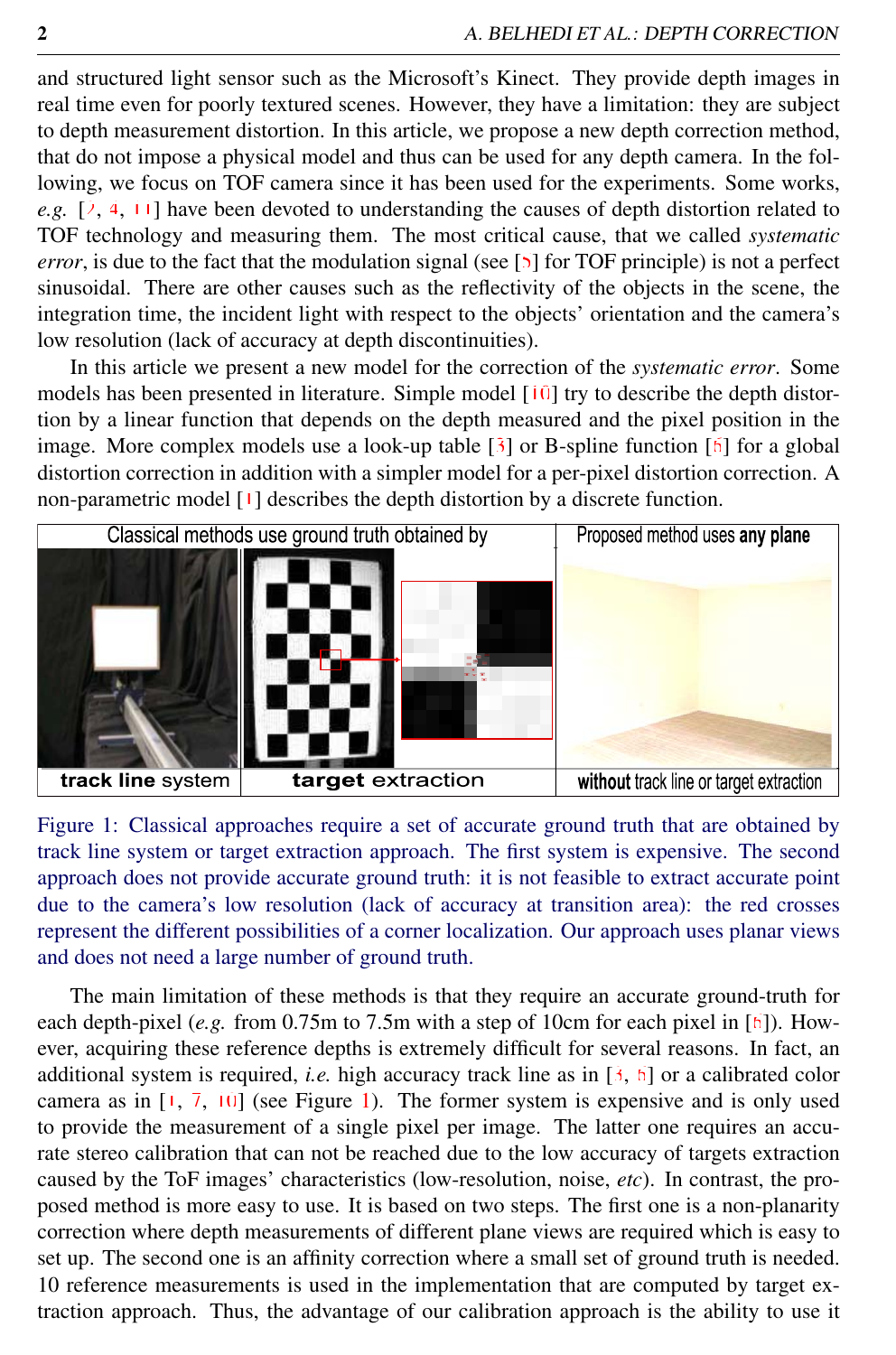easily, and to be able to recalibrate on-line. Simulated data are used to validate our approach and to compare the obtained results with two methods from the literature. We also present experimental results on real data.

Plan. This article is structured as follows. A description of our method is presented in Section [2.](#page-2-0) The solution of the main step of the presented approach is detailed in Section [3.](#page-3-0) The results obtained using both simulated and real data and a comparison with state of the art approaches are presented in Section [4.](#page-5-0) Finally, conclusions and further work are discussed in Section [5.](#page-7-0)

Notation. q is the depth-pixel (3-vector) and  $Q$  is the corresponding 3D point in the camera coordinate frame defined as:  $\mathbf{q}^T = (u \ v \ d) \mathbf{Q}^T = (X \ Y \ Z)$ , where  $(u \ v)$  the pixel coordinates and *d* the associated depth. Homogeneous coordinates are written as  $\check{\mathbf{Q}} = (\mathbf{Q}^T \quad 1)$ .

## <span id="page-2-0"></span>2 Depth Correction From Planarity

The proposed approach operates on the 3D space (correction of the 3D point Q), in contrast to the most existing methods which operate in the 2.5D space (correction of  $d(u, v)$ ). We demonstrate in the appendix that it is equivalent since it exists a transformation (Equation [\(14\)](#page-9-0) between the two spaces. Our approach is composed of two steps:

**Non-planarity correction (NPC):** estimates a correction function  $F: \psi \to \mathbb{R}, \psi \subset \mathbb{R}^3$ such that,  $F(\mathbf{Q}) = C_Z$  where  $\psi$  is a subset of  $\mathbb{R}^3 : \psi = [X_{min}; X_{max}] \times [Y_{min}; Y_{max}] \times [Z_{min}; Z_{max}]$ and  $C_Z$  is a scalar that represents the *Z* correction. *F* lies in  $L^2(\psi)$ <sup>[1](#page-2-1)</sup>. NPC is based on training *F*: collecting a massive set of different views (different orientations and different distances) of a plane that intersect to cover all the 3D calibrated space (see Figure  $4(a)$ ), which is easy to set up. The 3D points of each view are not coplanar. This is caused by the depth distortion. The NPC principle is to train  $F$  such that the corrected points of each view tend toward coplanar points. This will constraint *F* up to a global 3D affine transformation A.

Affine correction (AC): estimates an affine transformation A. Any affine transformation of the corrected space will keep the planarity constraints. Estimating A (12 parameters) requires to collect a small set of ground truth measurements. AC will end up as linear least squares constraints and can be easily solved. In the following, we focus on the NPC step, since AC is trivial. The NPC is first formulated as a variational problem and it is then resolved using an iterative process.

## 2.1 Variational Problem Statement of The NPC

Let our input data be *n* views with *m* points:  $Q_{ij} \stackrel{\text{def}}{=} (X_{ij} \ Y_{ij} \ Z_{ij})^\top$ , where *i* is the plane view number and *j* is the position of pixel in the image. The goal is to undistort the points  ${Q_j}_{j=1}^m$  so that they become coplanar. The constraints are :

$$
\mathbf{S}_{ij, j=1,...,m} \in \Pi_{i, i=1,...,n},
$$

where  $S_{ij}$  is expressed from Equation [\(14\)](#page-9-0) as  $S = (X + \frac{1}{Z}XC_Z \ Y + \frac{1}{Z}YC_Z \ Z + C_Z)$  is the corrected point and can be rewritten as  $Q + \frac{1}{Z}F(Q)Q$  and  $\Pi_i$  is an unknown 3D plane in the corrected space, corresponding to view *i*. We represent a plane  $\Pi_i$  by a vector  $P_i \in \mathbb{R}^3$ whose norm is the inverse of the distance to the camera center and that is collinear to the

<span id="page-2-1"></span><sup>&</sup>lt;sup>1</sup>The Hilbert space of square-integrable functions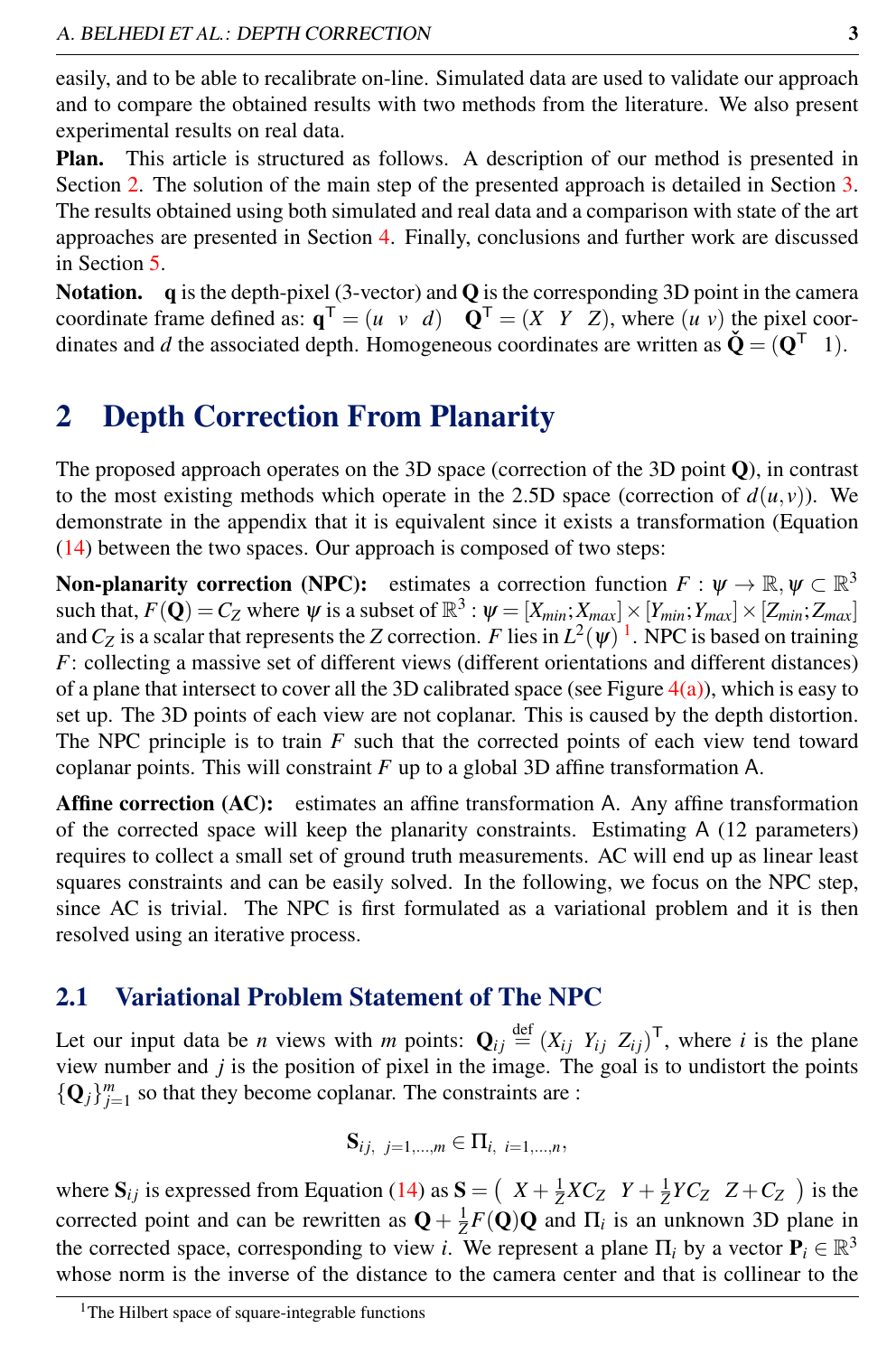plane's normal. The set of the unknown planes  $P = \{P_1, \ldots, P_n\} \in \mathbb{R}^3$  are latent variables. The problem statement is formulated as the minimization of a cost functional *C*:

<span id="page-3-2"></span><span id="page-3-1"></span>
$$
\min_{F \in L^2, \mathcal{P}} C[F, \mathcal{P}],\tag{1}
$$

which is composed of a data term  $C_d$ , a regularization term  $C_s$  and a regularization weight  $\lambda$ :

$$
C[F, \mathcal{P}] \stackrel{\text{def}}{=} C_d[F, \mathcal{P}] + \lambda C_s[F]. \tag{2}
$$

Data term. It minimizes the distance between the corrected points *S* and the plane Π:

$$
C_d[F, \mathcal{P}] \stackrel{\text{def}}{=} \sum_{i=1}^{n} \sum_{j=1}^{m} d^2(\mathbf{S}_{ij}, \Pi_i), \tag{3}
$$

where *d* corresponds to the point-to-plane Euclidean distance:

<span id="page-3-3"></span>
$$
d^{2}(\mathbf{S}, \Pi) \stackrel{\text{def}}{=} \frac{(\mathbf{S}^{\mathsf{T}} \mathbf{P} + 1)^{2}}{\|\mathbf{P}\|_{2}^{2}}.
$$
 (4)

Regularization term. It is the 'bending' energy defined as:

$$
C_{\rm s}[F] \stackrel{\text{def}}{=} \int_{\psi} \left\| \frac{\partial^2 F}{\partial \mathbf{Q}^2} \right\|_2^2 d\mathbf{Q}.
$$
 (5)

## 2.2 Iterative Resolution of The NPC

The objective is to estimate  $F$  minimizing  $C$  (Equation [\(1\)](#page-3-1)). It corresponds to a non-convex and non-linear optimization problem where both  $P$  and  $F$  have to be estimated. Since it is difficult to simultaneously estimate  $P$  and  $F$ , an iterative process is adopted, which alternates the estimation of  $P$  and the estimation of  $F$ . The different steps of the iterative process is resumed in (Algorithm [1\)](#page-4-0). Initially,  $F$  is set to no correction  $(F^0)$ , then it is updated at each iteration  $(k$  is the iteration number) getting closer and closer to the solution. It is convenient to view the algorithm as two alternatively minimization steps. The first one consists on fixing  $F^k$  to estimate  $\mathcal{P}^k$  (EP step). The second one consists on fixing  $\mathcal{P}^k$  to estimate  $F^{k+1}$ (EF step). For the EP step,  $\mathcal{P}^k$  that minimizes  $C_d[F^k, \mathcal{P}]$  is estimated. First, the corrected points  $\{S_{ij}\}_{j=1}^m$  are computed from  $F^k$ . After that, the plane  $\Pi_i$  that best fits these points by minimizing point-to-plane distance is estimated. This must be done for all views to obtain  $\mathcal{P}^k$ . The EP step corresponds to a linear least square minimization problem which can be easily solved. Now,  $\mathcal{P}^k$  is fixed and  $F^{k+1}$  that minimizes  $C[F, \mathcal{P}^k]$  is estimated (EF step). This step depends on the used correction model. We choose a 3D smoothing spline, known as a 3D Thin-Plate-Spline to model the correction function. A solution of the EF step with this model is presented in Section [3.](#page-3-0)

## <span id="page-3-0"></span>3 Correction Function Modeling and Estimation

The depth correction depends on X, Y and Z position. These variations cannot be well modelled by a simple linear function. A more complex model is needed. It must also provide continuity, since it must gives for each 3D point the associated Z correction. A 3D Thin-Plate-Spline function is therefore chosen, since it verifies all these conditions. In this section, the 3D TPS model is first presented and the solution for the EF step (of the NPC process) is then detailed.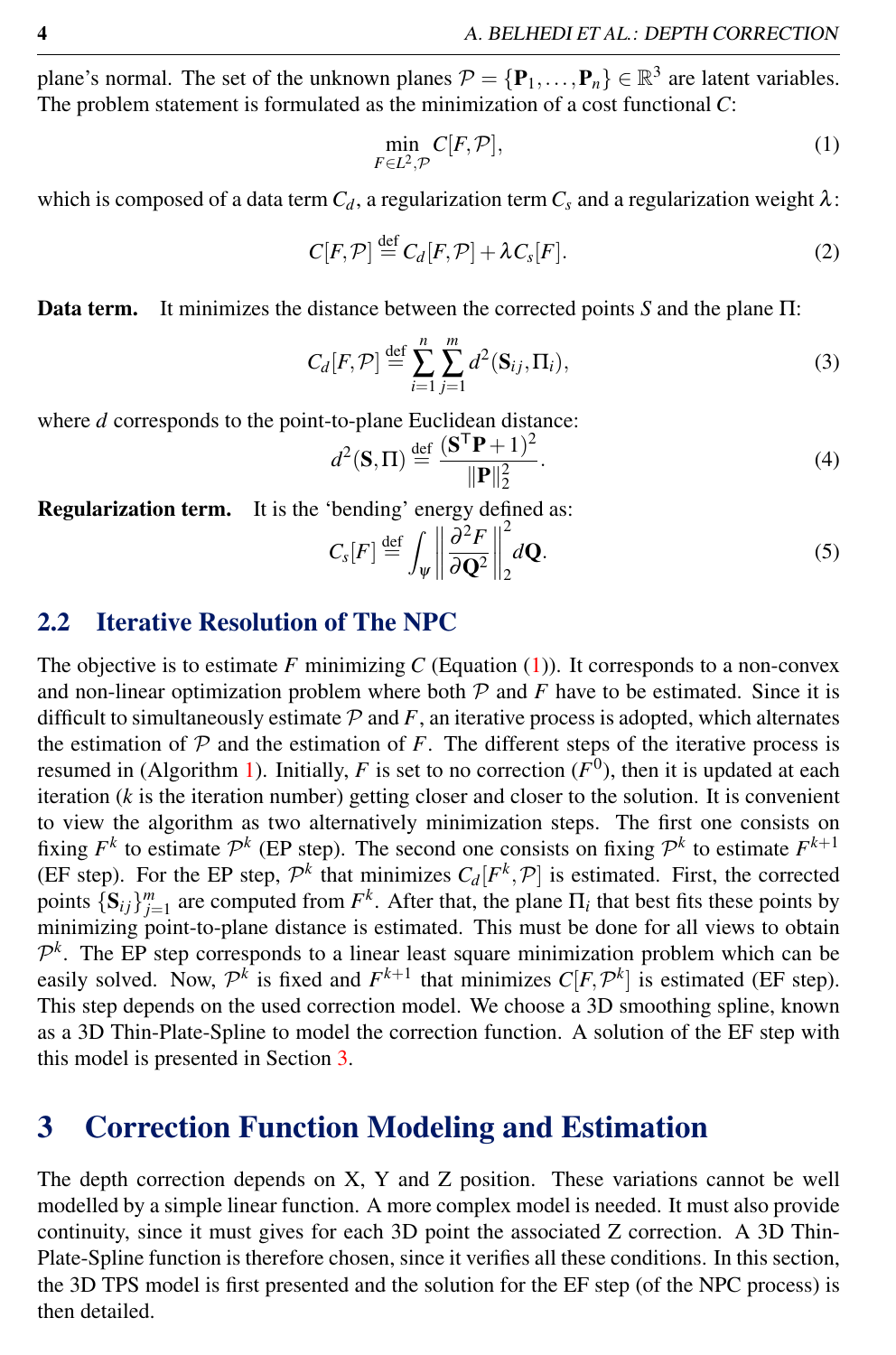#### Algorithm 1 Iterative resolution of the NPC

 $k \leftarrow 0$  : first iteration.  $F^k \leftarrow 0$  $k$  initialize  $F$  to no correction (0 is the 'zero' function). repeat  $\mathcal{P}^k$  $k \leftarrow \arg \min_{\mathcal{P}} C_d[F^k, \mathcal{P}]$  (EP step).  $F^{k+1} \leftarrow \arg\min_{F \in L^2} C[F, \mathcal{P}^k]$ (EF step).  $k \leftarrow k+1.$ **until**  $F^{k+1} \approx F^k$  or the preset iteration number (20 in the implementation) is achieved.

## <span id="page-4-2"></span><span id="page-4-0"></span>3.1 Correction Function Modeling with 3D TPS

A 3D-TPS  $\mathbb{R}^3 \to \mathbb{R}$  is a smooth function [8] known to be an efficient approximation to many types of deformation and that minimizes the 'bending energy'. It is flexible, controlled by *l* 3D centres  $c_k$  ( $c_k \in \mathbb{R}^3, k = 1, \ldots, l$ ) that may be placed anywhere in the space. It is usually parametrized by an  $l+4$  coefficient vector  $\mathbf{h}^{\mathsf{T}} = (\mathbf{w}^{\mathsf{T}} \quad \mathbf{a}^{\mathsf{T}})$ . There are *l* coefficients in **w** and four coefficients in **a**. The coefficients in **w** must satisfy  $\check{P}^T w = 0$ , where the *k*th row of  $\check{P}^T$ is given by  $(c_k^T 1)$ . These four 'side-conditions' ensure that the TPS has square integrable second derivatives. Let  $\ell_{\mathbf{Q}}^{\mathsf{T}} = ((d(\mathbf{Q}, \mathbf{c}_1)) \cdots (d(\mathbf{Q}, \mathbf{c}_l)) \mathbf{Q}^{\mathsf{T}}$  1), 3D-TPS at point **Q** is:

$$
\boldsymbol{\omega}(\mathbf{Q}, \mathbf{h}) = \ell_{\mathbf{Q}}^{\mathsf{T}} \mathbf{h} = \left( \sum_{k=1}^{l} \mathbf{w}_k d(\mathbf{Q}, \mathbf{c}_k) \right) + \mathbf{a}^{\mathsf{T}} \check{\mathbf{Q}}.
$$
 (6)

We use a 3D-TPS to model the correction function *F* by defining a set of *l* centres positioned throughout the working volume (Figure [4\(a\)\)](#page-8-0):  $F(\mathbf{Q}) \stackrel{\text{def}}{=} \ell_{\mathbf{Q}}^{\mathsf{T}} \mathbf{h}$ . This parametric function is chosen for many reasons. First, it efficiently approximates the Z correction being considered as a deformation. Second, it limits the memory requirement, in fact, only the  $l+4$  parameters and the *l* centers have to be saved. *l* is the unknown hyper-parameter included in this model that have to be estimated (see Section [4.2\)](#page-6-0). The corrected point  $S$  can be expressed by:

<span id="page-4-3"></span><span id="page-4-1"></span>
$$
\mathbf{S} = \left( X + \frac{1}{2} X \ell \mathbf{Q} \mathbf{h} \quad Y + \frac{1}{2} Y \ell \mathbf{Q} \mathbf{h} \quad Z + \ell \mathbf{Q} \mathbf{h} \right). \tag{7}
$$

### 3.2 Correction Function Estimation

**Data term.** The data term (Equation [\(3\)](#page-3-2)) can be rewritten from (Equation [\(7\)](#page-4-1) and [\(4\)](#page-3-3)) as:

$$
C_d(\mathbf{h}, \mathcal{P}) = \sum_{i=1}^n \sum_{j=1}^m \left( \frac{\frac{1}{Z_{ij}} \mathbf{P}_i^{\mathsf{T}} \mathbf{Q}_{ij} \ell_{\mathbf{Q}_{ij}}^{\mathsf{T}}}{\|\mathbf{P}_i\|_2} \mathbf{h} + \frac{\mathbf{P}_i^{\mathsf{T}} \mathbf{Q}_{ij} + 1}{\|\mathbf{P}_i\|_2} \right)^2 = \|\mathbf{D}\mathbf{h} - \mathbf{b}\|_2^2, \tag{8}
$$

where  $D \in \mathbb{R}^{nm \times (l+4)}$  and  $\mathbf{b} \in \mathbb{R}^{nm \times 1}$ . The four 'side-conditions' (see Section [3.1\)](#page-4-2) are necessary for each coefficient of **w** to ensure that [\(8\)](#page-4-3) has a solution. Let  $V_2 \in \mathbb{R}^{(l+4)\times l}$  be the matrix corresponding to the *l* vectors of the  $(\check{P}^T \mathbf{0})$  null space basis. The null space is calculated numerically by SVD. When these conditions are incorporated into (Equation [\(8\)](#page-4-3)), replacing **h** by  $\mathsf{V}_2\mathbf{h}_1$  ( $\mathbf{h}_1 \in \mathbb{R}^l$ ), we obtain:

<span id="page-4-4"></span>
$$
C_d(\mathbf{h}, \mathcal{P}) = ||\mathsf{D} \mathsf{V}_2 \mathbf{h}_1 - \mathbf{b}||_2^2.
$$
 (9)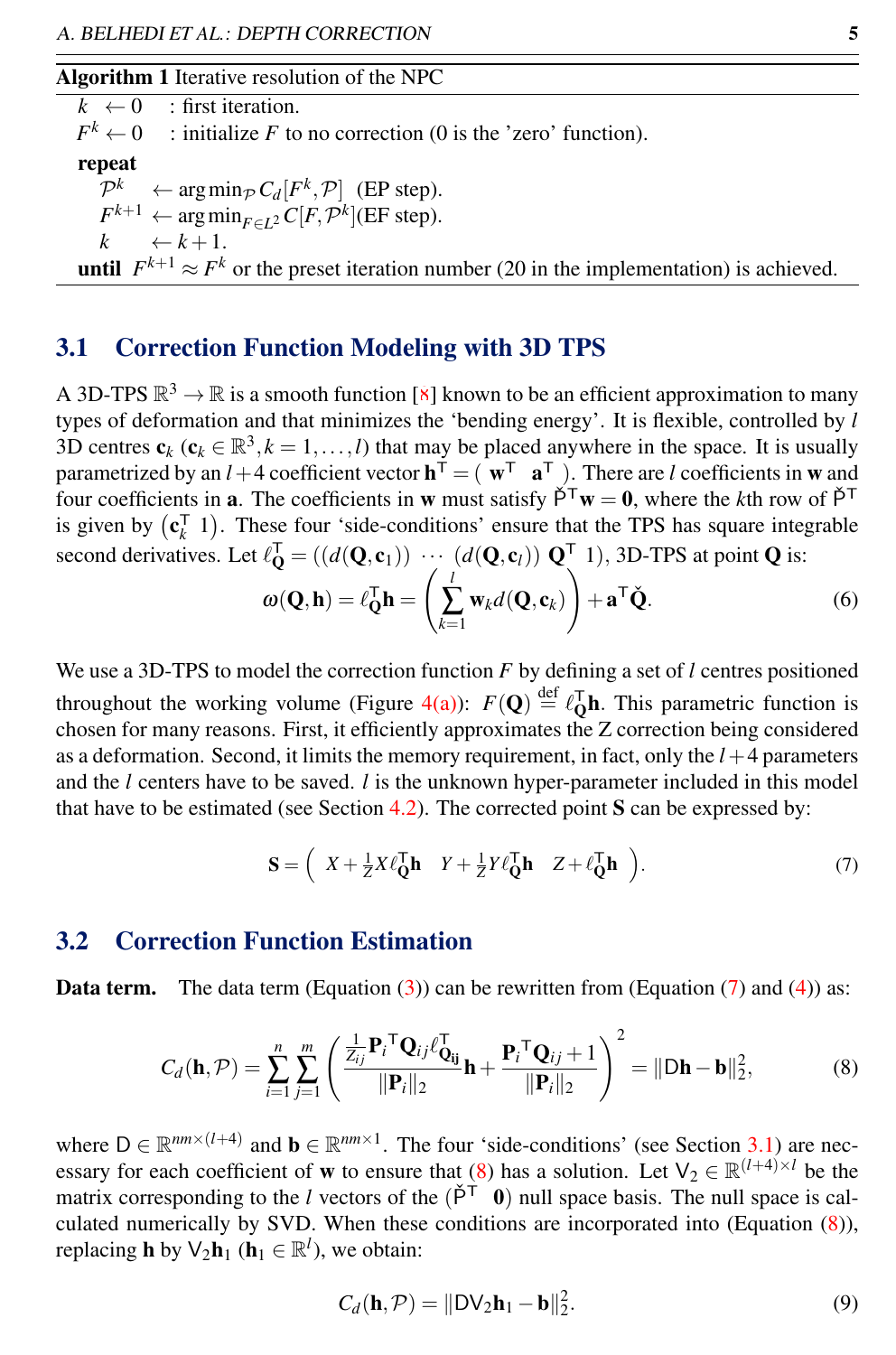Regularization term. It is defined (for 3D TPS) as:

<span id="page-5-1"></span>
$$
C_s(\mathbf{h}) \stackrel{\text{def}}{=} \mathbf{w}^\mathsf{T} \mathsf{K} \mathbf{w}.\tag{10}
$$

To rewrite this equation as a matrix norm depending on  $h_1$ , the matrix K can be expressed as  $K = B^T B$  with  $B \in \mathbb{R}^{l \times l}$  and w can be rewritten as:  $w = V_3 h_1$ , where  $V_3 \in \mathbb{R}^{l \times l}$  corresponds to the *l* first lines of  $V_2$ . Thus (Equation [\(10\)](#page-5-1)) can be write as:

<span id="page-5-4"></span><span id="page-5-2"></span>
$$
C_s(\mathbf{h}) = \|\mathbf{B} \mathbf{V}_3 \mathbf{h}_1\|_2^2. \tag{11}
$$

**EF Solving.** Minimizing C is equivalent to solving the following system obtained by combining (Equation  $(9)$ ) and (Equation  $(11)$ ):

$$
C(\mathbf{h}, \mathcal{P}) = \left\| \begin{pmatrix} \mathbf{D}V_2 \\ \sqrt{\lambda} \mathbf{B}V_3 \end{pmatrix} \mathbf{h}_1 - \begin{pmatrix} \mathbf{b} \\ \mathbf{0} \end{pmatrix} \right\|_2^2.
$$
 (12)

The matrix D is a very large system of linear equations. In fact, a large number of 3D points is used  $(n \times m = 46 \times (204 \times 204)$  more details in Section [4.1\)](#page-5-3). A part of the calibrated space ranged approximately from 1m to 2.5m is shown in the Figure  $4(a)$ . We cannot save D in memory, thereafter, in our implementation, we compute directly the matrix  $T = D^{T}D$ ,  $T \in \mathbb{R}^{(l+4)\times(l+4)}$  without forming the D matrix (the computation of T is very time consuming). Thus, the system Equation  $(12)$  can be solved by the pseudo-inverse technique:  $\mathbf{h}_1 = (\mathsf{V}_2^{\mathsf{T}} \mathsf{T} \mathsf{V}_2 + \lambda \mathsf{V}_3^{\mathsf{T}} \mathsf{K} \mathsf{V}_3)^{-1} \mathsf{V}_2^{\mathsf{T}} \mathsf{D}^{\mathsf{T}} \mathbf{b}$ . Finally, the 3D-TPS parameters **h** is obtained by:

$$
\mathbf{h} = \mathsf{V}_2 \mathbf{h}_1. \tag{13}
$$

## <span id="page-5-0"></span>4 Experimental Results

In this section, we evaluate the accuracy of the proposed method and compare it with two methods from the literature on simulated data. A second experience on real data is also performed to evaluate the NPC. In the following, the experimental protocol is first presented and the results of the two experiences are then discussed.

#### <span id="page-5-3"></span>4.1 Experimental Protocol

The data set used for the two experiences corresponds to different views of a plane that intersect to cover all the calibrated 3D space. It is divided into three parts: training, test and validation data set. The training set is used to perform different calibrations (NPC and AC estimation) by varying the set of hyper-parameters  $(l,\lambda)$ . These calibrations are then evaluated on the test set to select the optimal  $(l,\lambda)$  values (that minimize the RMS of the point-to-plane Euclidean distance). The final results used to evaluate our method are obtained on the validation set using the optimal set of  $(l, \lambda)$ . The simulated data are obtained by distorting a plane with a distortion function that varies according to the distance and increases from the image centre to the image boundaries. They cover a distance range from 1m to 3m. A training set of 36 plane views is used (Figure  $4(a)$ ). For the real data, the TOF camera used is a PMD CamCube2 with a resolution of  $204 \times 204$  pixels [9] and the observed object corresponds to a white wall. The data cover a distance range from 2m to 7m. A training set of 46 plane views is used. The AC is performed using a set of 10 reference data. These data represent the central pixel of 10 reference plane (shown in Figure  $4(f)$ ). For both experiences, the test and validation set contain each 10 plane views.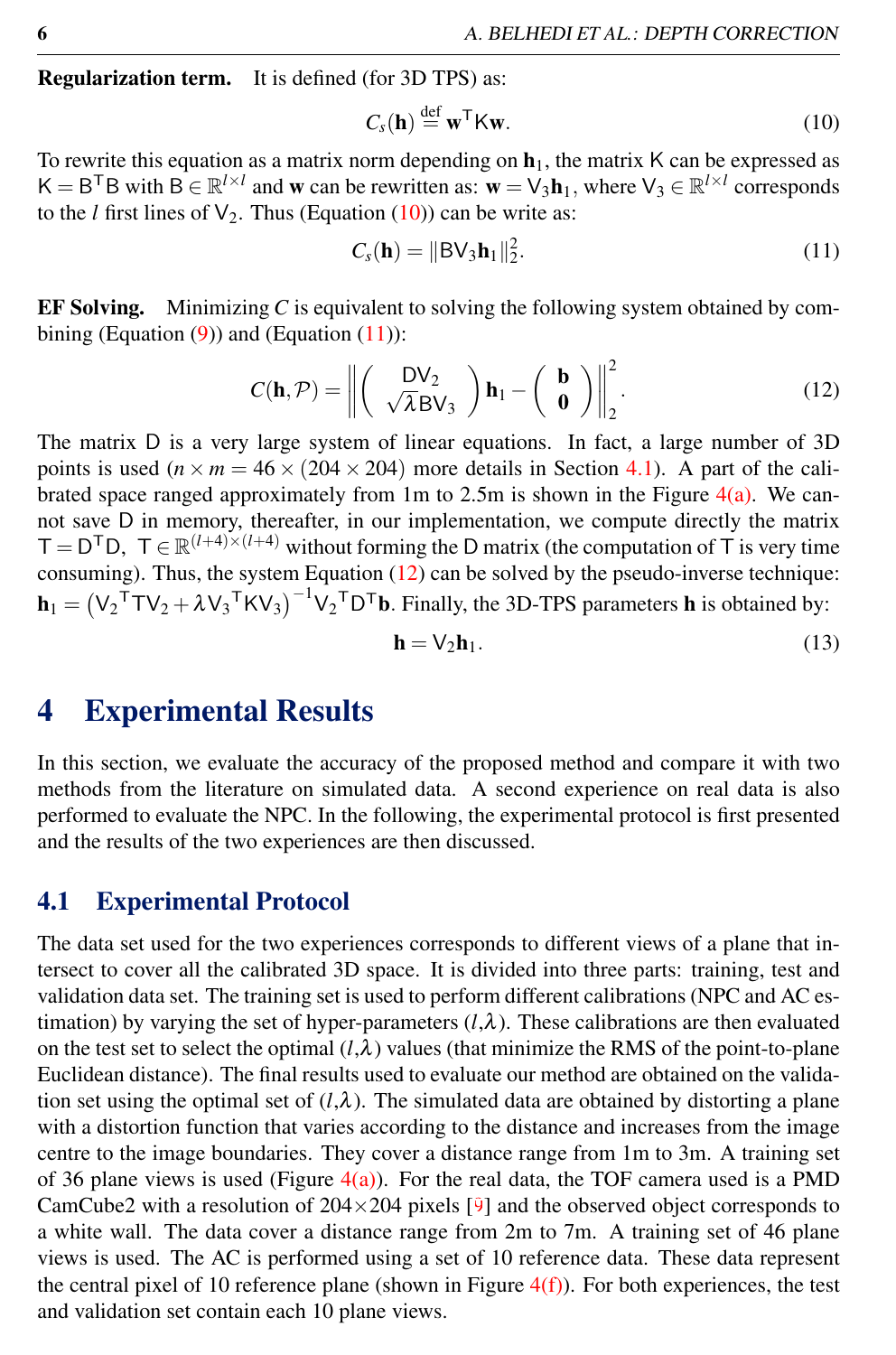## 4.2 Experience with Simulated Data

**Calibration.** The calibration steps are shown in Figure [4.](#page-8-2) Initially  $(k = 0)$ , the pointto-plane distance is large (Figure  $4(c)$ ), it decreases at the next iteration (Figure  $4(d)$ ) and become very small in the last iteration (Figure  $4(e)$ ). After NPC step, the points are coplanar but not aligned with ground truth Figure  $4(g)$ . The AC step is then performed. It is shown in Figure  $4(h)$  that after AC the obtained data are very close to the ground truth.

<span id="page-6-0"></span>**Optimal set of hyper-parameters**  $(l,\lambda)$ **.** We have to determine the optimal values of  $(l,\lambda)$ . Different calibrations are performed by varying  $(l,\lambda)$  and then tested. The results shown in Figure [2](#page-7-1) represent the RMS error computed after NPC. They are represented by a mesh with *x*− and *y*− coordinates are respectively  $\lambda$  and *l*. It shows that, from  $l = 5^3$  (5 centres over *X*−, *Y*− and *Z*−), the system is stable over a large range of  $\lambda$  (blue part). Note that *l* must be chosen as small as possible to limit computation time, while not degrading the results. For this reason,  $l = 5<sup>3</sup>$  is chosen, since it is the smallest value that gives a small RMS. Now, *l* is fixed, we have to determine the optimal  $\lambda$  value. We propose to use the golden section search. It is a fast and robust minimum search method. The optimal  $\lambda$  value computed with this method is equal to  $0.12$  (Rms =  $1.36$  mm).

Results. The proposed method is evaluated on the validation set. An example of a frontoparallel view is chosen in Figure [3.](#page-7-2) This view is situated at a distance of 1.20m from the camera. The distortion increases from the image centre to the image boundaries (the maximum distortion is 60mm). After the NPC, a perfect plane is obtained (Figure  $3(c)$ ): all points are coplanar and situated at 1.22m; however, they are not aligned with the ground truth (1.20m). It is shown in the Figure  $3(d)$  that after the AC the final corrected plane is very close to the ground truth. To evaluate the proposed method over all the pixels of the validation data set, we compare the point-to-plane distance before and after correction. For the NPC validation, the distance to the plane that best fits the points  $(d(S, \Pi_S))$  is considered, while for the AC validation, the distance to the ground truth plane  $d(S,\Pi_{GT})$  is used. The results are presented in Table [1.](#page-7-5) We observe an important improvement. After NPC, the RMS error is equal to 1.36 mm whereas it is equal to 15.64 mm before correction. After AC, the RMS error is equal to 2.27 mm whereas is equal to 24.22 mm before correction. An improved depth image accuracy is obtained with the proposed approach.

Comparison. In order to evaluate the proposed approach, a comparison with two methods from the literature is performed. The depth calibration methods proposed in  $[6]$  and in  $[3]$ have been implemented and tested on the same validation data set. The distance to the ground truth plane  $d(S,\Pi_{GT})$  is used to compare results (see Table [2\)](#page-7-6). The obtained results are as good as [6]: the RMS error remaining after depth correction is equal to 2.27 mm whereas it is equal to 2.99 mm with  $[6]$ . We observe an accuracy improvement with our approach compared to  $\lceil 3 \rceil$  (remaining RMS is equal to 6.59 mm). In fact, the global distortion is not well estimated (just the pixel at the image center is considered) with this method.

## 4.3 Experience with Real Data

The proposed method is evaluated on the validation set of real data. The optimal values of  $l, \lambda$  are respectively 6<sup>3</sup>,0.4 (determined by the golden section search method). An example of the wall view is chosen in Figure [5.](#page-8-8) After the NPC step, the 3D points are coplanar. A comparison of the point-to-plane distance before and after correction is also performed to evaluate the accuracy of the proposed method over all the pixels. Before correction, the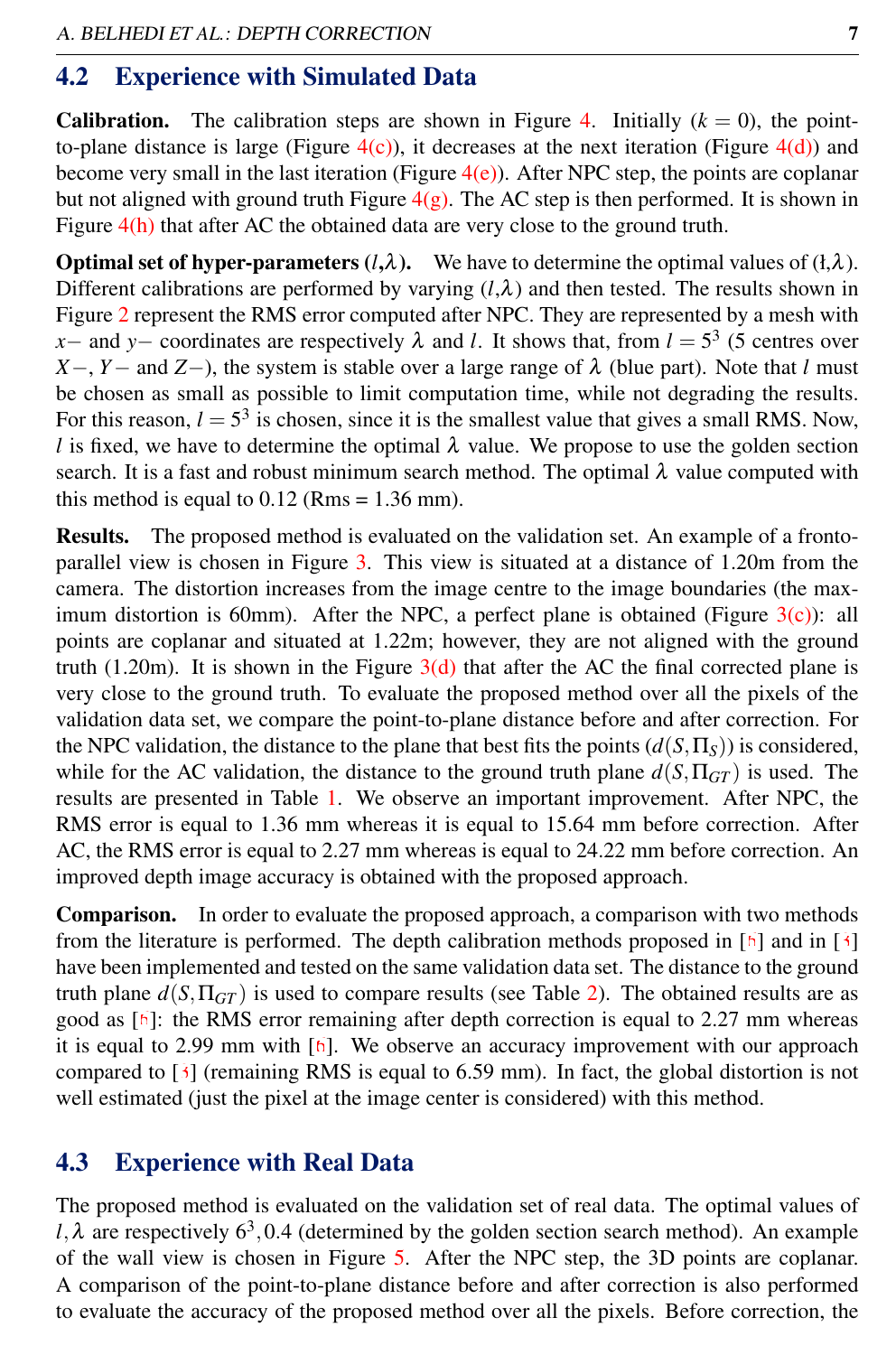RMS is equal to 27.63 mm, while after correction it is equal to 8.03 mm. The remaining RMS is considered sensor noise. In fact, an evaluation of the sensor noise is performed, the standard deviation of the wall is computed out of 100 measurements in every pixel. It varies from 5 mm to 18 mm. In spite of noise, a good results are obtained.



<span id="page-7-1"></span>Figure 2: Point-to-plane distance measured after NPC by varying hyper-parameters values. Mesh representation with *l* range from 3 to 8 and  $\lambda$  range from 10<sup>-</sup>4 to 10<sup>4</sup> in logarithmic scale. The optimal set of parameters is  $\lambda = 0.12$  and  $l = 5^3$  (represented by diamond)



Figure 3: Fronto-parallel view of the plane (a) undistorted (ground truth) (b) before correction, (c) after NPC and (d) after AC Depth errors

|                 | before NPC | after NPC |
|-----------------|------------|-----------|
| $d(S,\Pi_S)$    | 15.64      | 1.36      |
|                 | before AC  | after AC  |
| $d(S,\Pi_{GT})$ | 24.22      | 2.27      |

<span id="page-7-5"></span>Table 1: RMS error (mm)

Table 2: Comparison with two approaches from the literature

<span id="page-7-3"></span>Uncalibrated  $\vert$  29.17 Our method  $\vert$  2.27  $\begin{array}{|c|c|c|c|c|} \hline 6 & 2.99 & \hline \end{array}$ [3] 6.59

<span id="page-7-6"></span><span id="page-7-4"></span><span id="page-7-2"></span>(mm)

## <span id="page-7-0"></span>5 Conclusion

 $\overline{\phantom{a}}$ 

We presented a depth correction method based on a non-planarity correction that requires a large set of plane views and an affinity correction that needs a very small set of ground truth measurements. A 3D TPS is used to model the correction function. This type of model is used, to our knowledge, for the first time in this context. Our method has the advantage to be easy to use compared to the most methods from the literature. In fact, it does not need a ground truth for each depth measurement. Experimental results on both simulated and real data demonstrate the validity and accuracy of the proposed approach. Future work will improve the results by applying a more robust denoising filter  $[8]$  to the depth image before correction estimation. It would also be interesting to test the proposed approach for depth images provided by the Kinect sensor.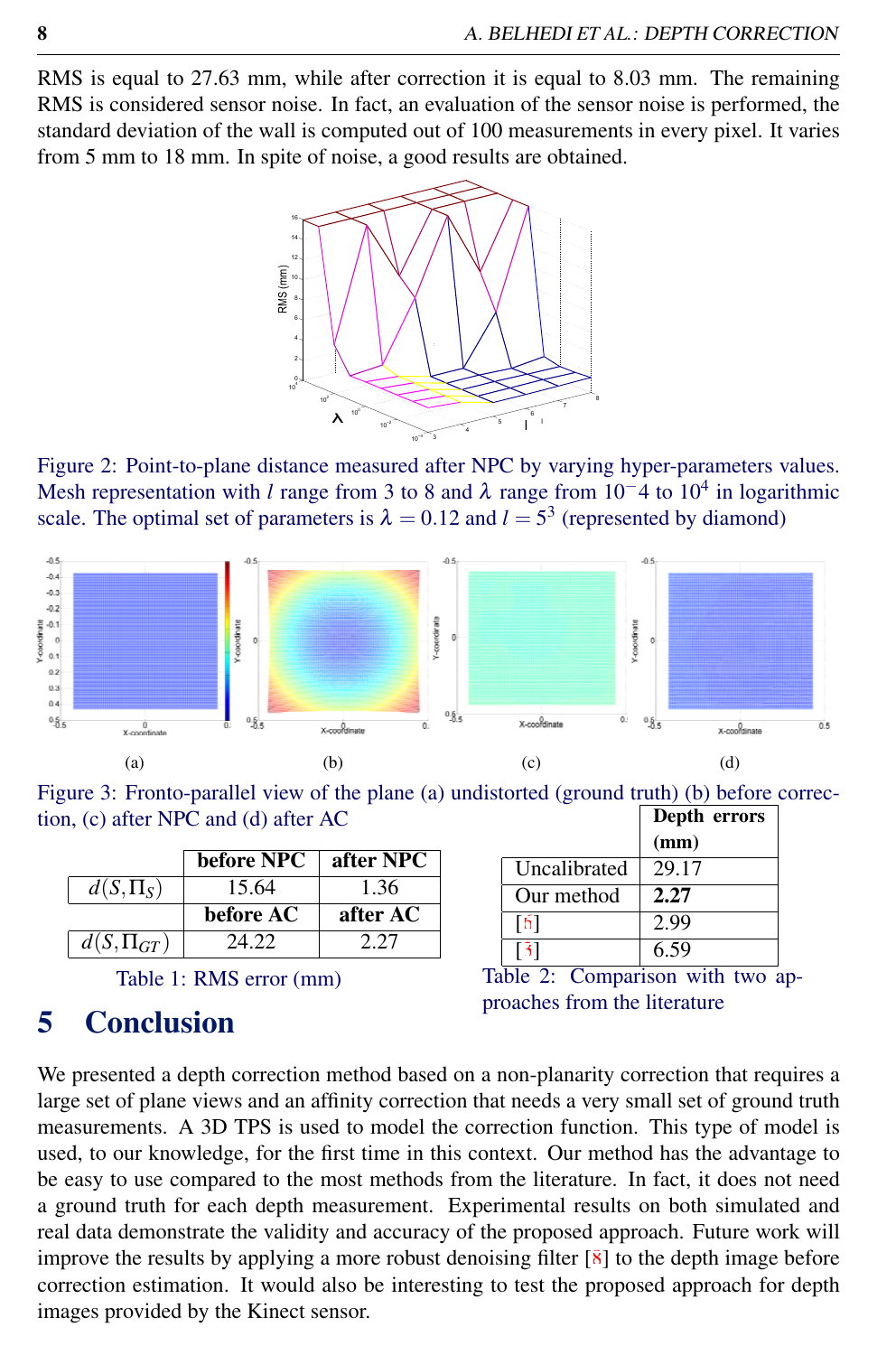

<span id="page-8-0"></span>

<span id="page-8-5"></span><span id="page-8-4"></span><span id="page-8-2"></span>(b) Cross-section of (a).

<span id="page-8-3"></span>

<span id="page-8-1"></span>(f) After NPC (g) Before AC (h) After AC Figure 4: Simulated data results during depth correction process. (a)A part of calibrated space ranged from 1m to 2.5m. A part of (b) is considered to show obtained results at (c) first iteration, (d) second one and (e) last one of NPC. (f)A small set of reference data used to compute A plotted together with the corresponding section of training data obtained after NPC. Comparison of results (g) before and (h) after AC.

<span id="page-8-8"></span><span id="page-8-7"></span><span id="page-8-6"></span>

Figure 5: A view of the wall (left) before correction and (right) after correction (the color represents the point-to-plane distance)

# APPENDIX Equivalence Between Correction Functions *<sup>f</sup>* and *<sup>F</sup>*

The depth correction is generally modelled by a function  $f : \Omega \to \mathbb{R}, \Omega \subset \mathbb{R}^3$  that associates to each point q of the space the corresponding correction such that:  $f(\mathbf{q}) = c$  where  $\Omega$  is a